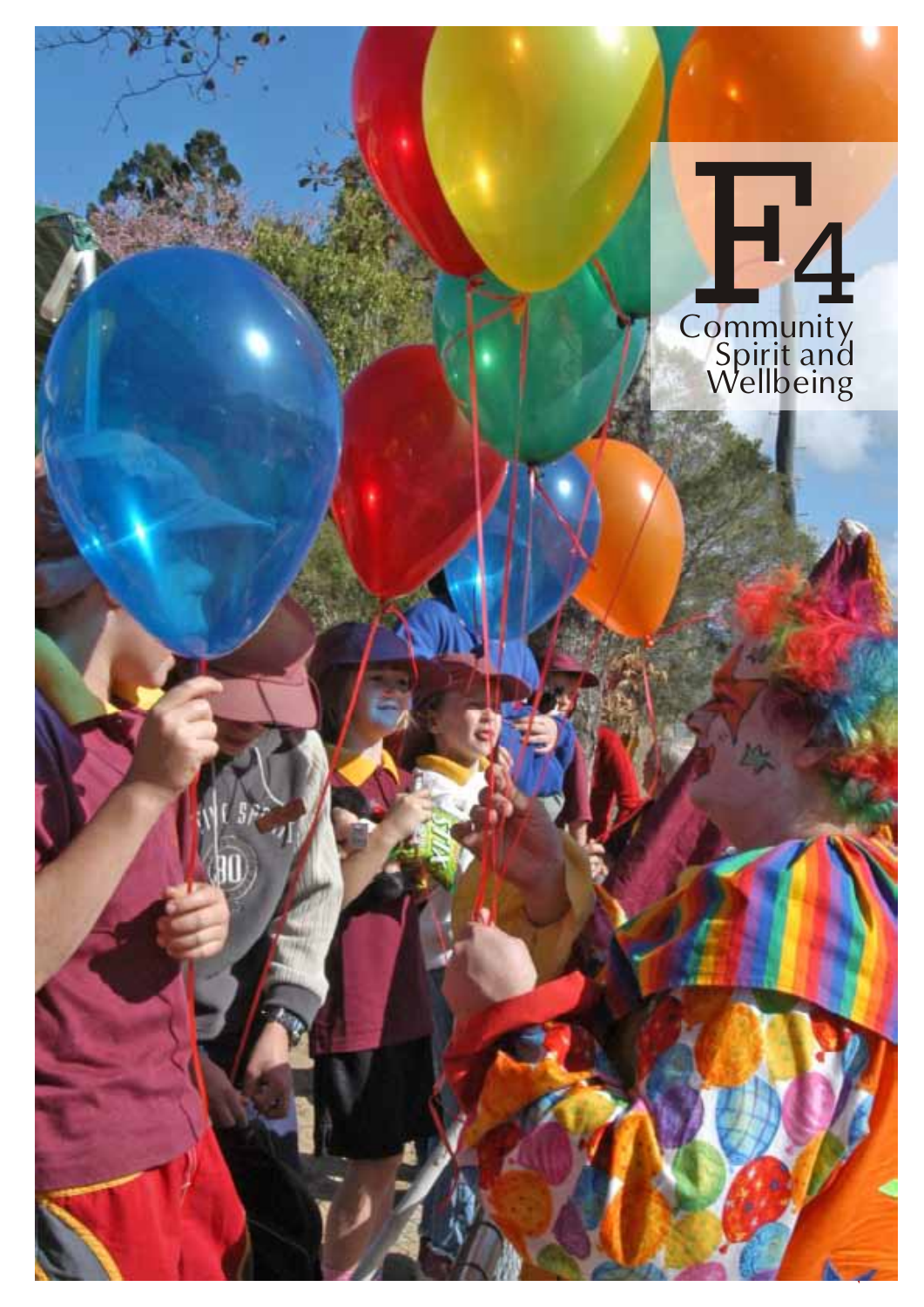**Ipswich residents express their community pride through their enthusiasm for celebrating culture and actively contributing to the advancement of their City.**

# **4.1 Theme - Community Spirit and Wellbeing**

The Ipswich community is actively supported by the voluntary efforts of its residents. Community based organisations in Ipswich provide a wide range of cultural, welfare, sporting, recreation, community services and advocacy services.

Many clubs and associations are dependent on the volunteer sector, particularly the sporting clubs. The bonds created between people within the community through these organisations reflects the capacity of the community to respond and shape the changes that have emerged over its history. These groups influence the character of the City and have provided the beginnings of many high profile professional careers. Ipswich has a strong sporting heritage, with more Olympic representatives per capita than any other provincial centre in Australia. It is this passion which has positioned Ipswich as one of Australia's greatest sporting nurseries.

With a rich cultural base, Ipswich is highly recognised through award winning choirs and as home to many international performers. The achievements of Ipswich artists and Ipswich Art Gallery also position Ipswich as one of Australia's highly regarded cultural cities. This in turn provides for current and future recreational and tourism opportunities.

Like most communities in Australia, the community of Ipswich is ageing and will require a proactive, compassionate and sensitive response to ensure that older people continue to be active contributors in the community.

**"I value the fact that so many people have respect for others and that all of us can have so many friends and be happy to live in this city. It doesn't matter what kind of person you are you are accepted for being the person you are."**

> **Stephanie Deutscher,** Lead On Participant

Keeping young people within the community is an important strategy for community wellbeing. Ipswich has many youth focused organisations from the sporting, cultural and community services areas. Within Ipswich, most young people under the age of 18 are participating in some form of education. There are also a number of entertainment, recreation, training and employment opportunities and initiatives sponsored by Council and local businesses in the area investing in the community's future, our future leaders.

Like all communities in Australia and worldwide, crime and safety within the community continues to be a focus and an area of concern raised by Ipswich residents. Statistics indicate that there are certain areas of crime and safety that are more of a problem than others. The Safe City Program is a nationally recognised program demonstrating how community policing developed through local and regional partnerships with state and community organisations can respond to reduce the impact of unacceptable levels of crime. The Ipswich Management of Public Intoxication Program is another example of a collaborative effort, addressing alcohol, drug and volatile substance abuse.

The Ipswich community is facing health problems familiar across the western world which stem from a lack of physical activity and easy access to high fat and sugary foods.

One of the more important factors in retaining a sense of community spirit within the City is to ensure that residents can participate and contribute to the decisions that influence their living environment. They can be part of the solutions for creating the nature and type of community they desire to live in and develop for future generations.

**I see the new Ipswich as a dynamic place I see growth in work, housing and leisure opportunities for young people in particular."**

> Marilyn Moballe, former Principal, Ipswich State High School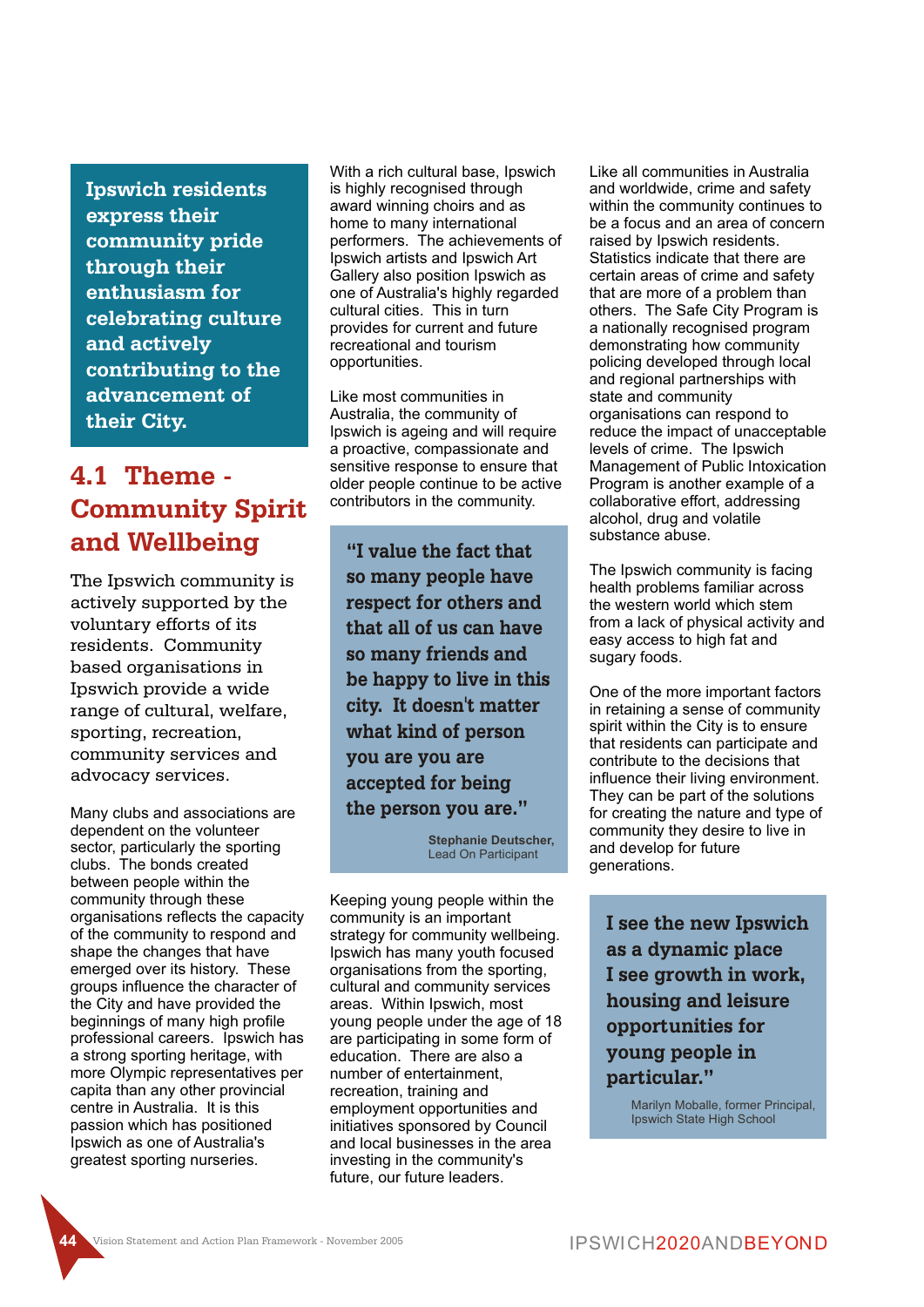**4.2 Summary of Goals and Strategies - Community Spirit and Wellbeing**

# **CSW Goal 1 - Identity and Inclusion**

The City of Ipswich has a unique sense of community - celebrate the past, enhance the future - fostered by residents and respected by visitors.

### **Strategy CSW 1.1**

Inform Newcomers: Visitors and new residents of Ipswich are informed and share in the unique 'Ipswich' sense of community, Indigenous Australian heritage and other distinct qualities that are harboured in the individual neighbourhoods and suburbs throughout City.

- $\triangleright$  Prepare and distribute a 'Welcome Pack' to new residents.
- $\triangleright$  Distribute a Heritage Education Kit to schools.
- $\triangleright$  Design and implement a program for the collection of oral histories.
- $\triangleright$  Encourage military staff to participate in local community activities.

# **Strategy CSW 1.2**

Market 'Ipswich': Ipswich sense of community is accurately depicted in the media and other marketing strategies for Ipswich.

- $\triangleright$  Gain community input in the preparation and review of Ipswich City wide marketing and promotional material.
- $\triangleright$  Establish an Ipswich web based community portal.

# **Strategy CSW 1.3**

Community Networks: Create an environment and provide opportunities to foster social interaction, community and civic activities and enable residents to participate, celebrate and share at a variety of venues, places and events.

- $\triangleright$  Promote new and enhance established community events which celebrate the City and its community.
- $\triangleright$  Develop localised neighbourhood celebrations and markets.

# **CSW Goal 2 - Participation and Community Capacity**

Residents of Ipswich are valued and active citizens in informing and participating in local decision making processes that shape and improve the quality of life in Ipswich.



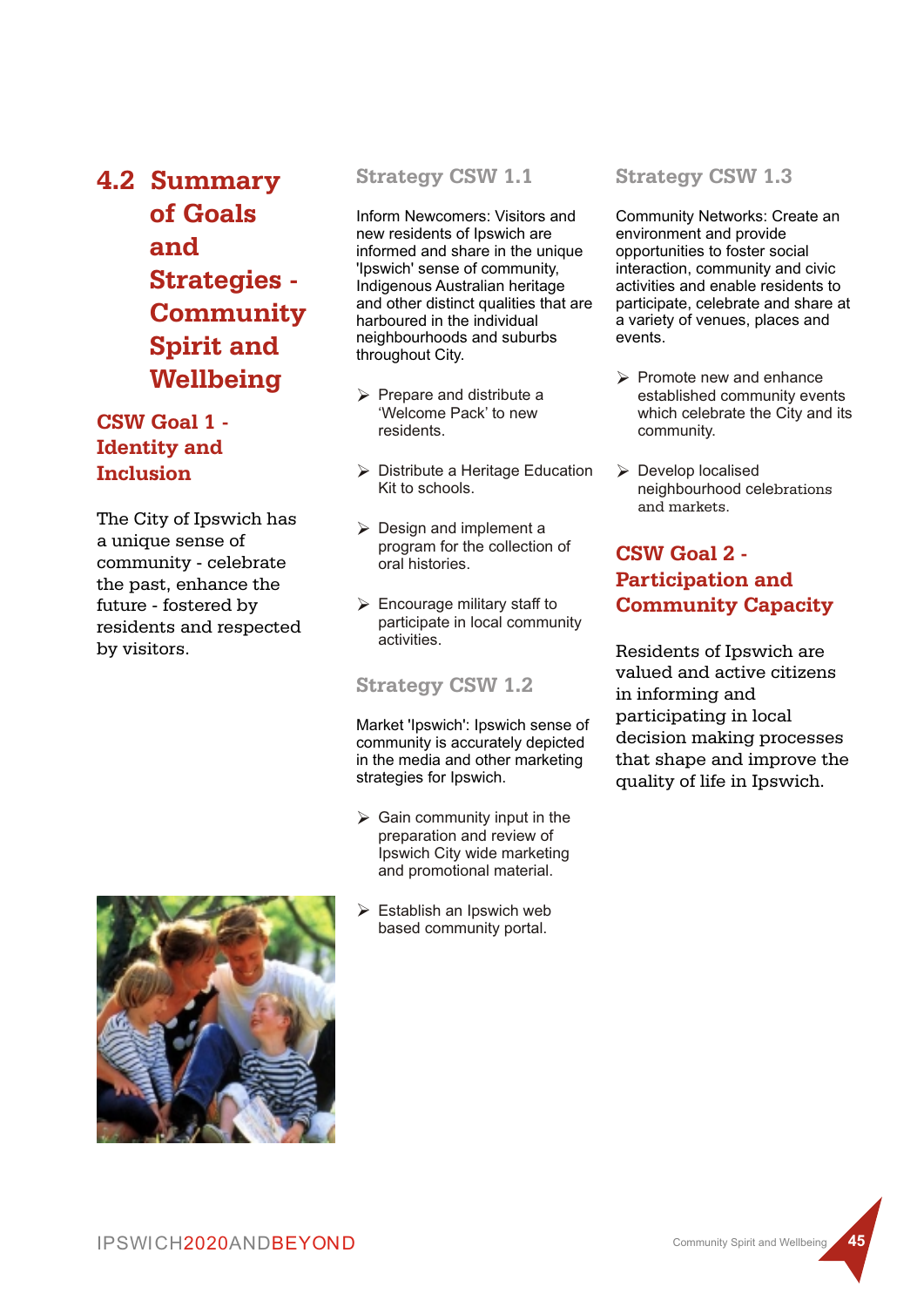#### **Strategy CSW 2.1**

Active Community Spirit: Promote a diverse range of opportunities for residents to participate in local community activities and foster common citizenship.

- $\triangleright$  Enhance the capacity of community organisations.
- $\triangleright$  Enable the use of public facilities and resources to assist in the administration of community organisations.
- $\triangleright$  Encourage innovative avenues for funding of community organisations.
- $\triangleright$  Foster skill improvement in community groups to ensure long term viability.
- $\triangleright$  Promote community activities that older people have actively contributed to and undertake a range of equitable engagement programs and activities.

#### **Strategy CSW 2.2**

Participate in Decisions: Provide equitable access and avenues for all residents of Ipswich to participate and contribute to decisions made in their community.

- $\triangleright$  Establish an Ipswich 2020 and Beyond Taskforce.
- $\triangleright$  Identify and implement measures to gain feedback from the community regarding community values.
- $\triangleright$  Communicate community activities and events through major media sources.
- $\triangleright$  Identify opportunities to

engage a broad range of age groups in decision making processes.

- $\triangleright$  Coordinate and manage public meetings to encourage all age groups to attend.
- $\triangleright$  Conduct activities that enable young people to discuss issues of most importance to them.

#### **Strategy CSW 2.3**

Inspire Leadership: Encourage and nurture leaders within the community who instil a sense of pride in other Ipswich residents.

- $\triangleright$  Promote equitable access to leadership development, mentoring and support programs for youth.
- $\triangleright$  Create an Ipswich Ambassadors Program.

#### **Strategy CSW 2.4**

Lifelong Learning: Members of the community have equitable access to a comprehensive range of progressive education learning, training and enrichment opportunities.

- Ø Undertake research on community capacity building in Ipswich.
- $\triangleright$  Develop community programs which encourage the exchange of knowledge and skills between residents and community groups.
- $\triangleright$  Provide public access technology hubs.
- $\triangleright$  Establish a scholarship program in local universities for local Ipswich residents.
- $\triangleright$  Implement multi-lingual programs to enable ongoing cultural development.

### **Strategy CSW 2.5**

Promote Achievement: Promote and broadcast the major achievements and successes of the community within Ipswich.

- $\triangleright$  Continue and expand Ipswich City Council Awards of Excellence.
- Ø Promote the achievements of outstanding individuals or community groups.
- $\triangleright$  Enhance the Australia Day Awards.
- $\triangleright$  Provide opportunities for businesses and community groups to exchange experiences in servicing community needs.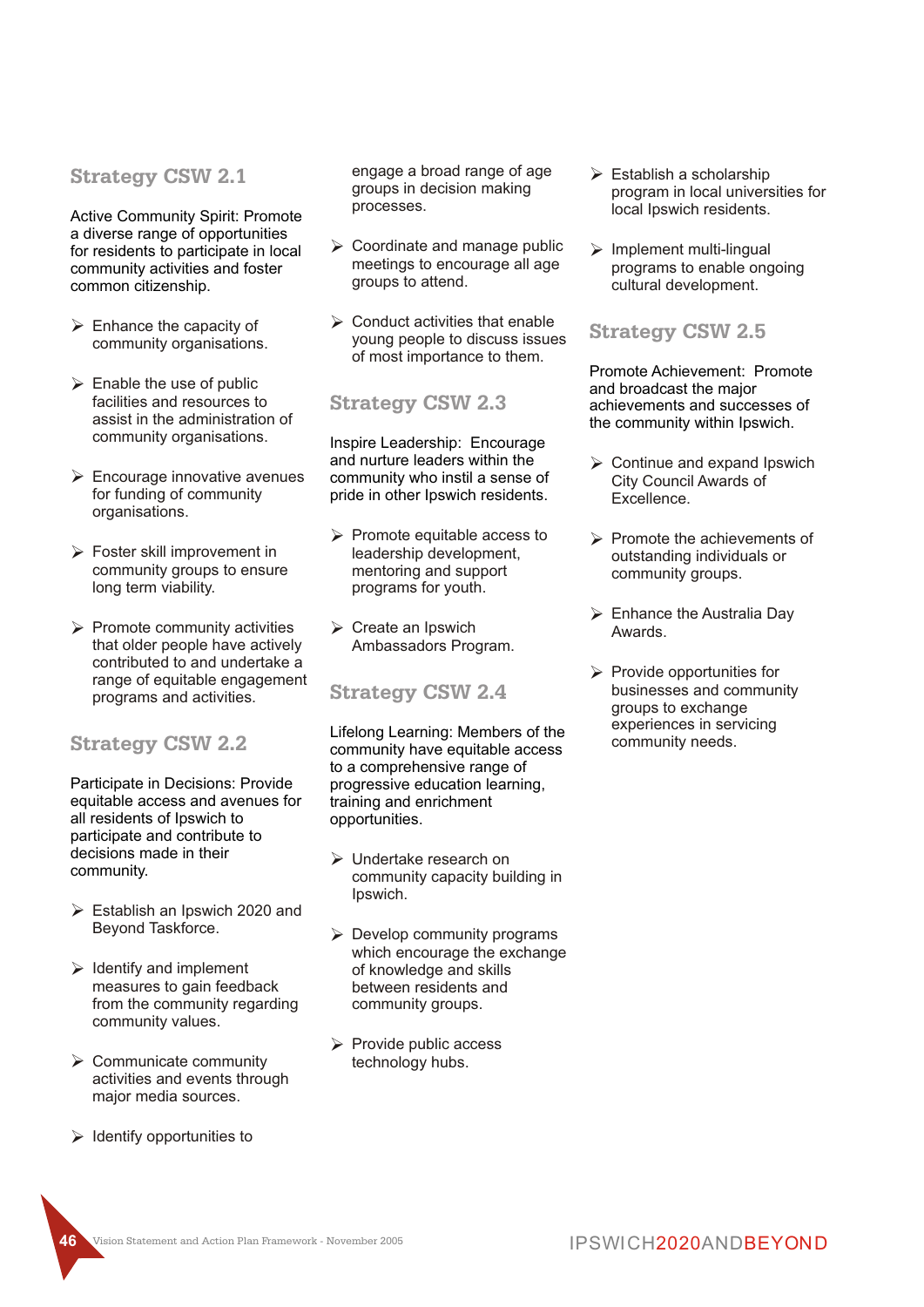# **CSW Goal 3 - Sense of Belonging and Culture**

Residents of Ipswich communicate and demonstrate a sense of pride and belonging to their community that acknowledges and celebrates their culture and its contribution to community wellbeing.

### **Strategy CSW 3.1**

Respect for Indigenous Australians: Promote community reconciliation, understanding, recognition, protection and preservation of indigenous history and culture, Native Title and indigenous issues. Respect Indigenous Australians as active contributors to local community identity and heritage.

- $\triangleright$  Implement and regularly review the Ipswich City Council Indigenous Australians Accord.
- $\triangleright$  Investigate the feasibility of a theatrical / performing arts centre for indigenous art.
- $\triangleright$  Promote events that bring indigenous Australians and others together.

# **Strategy CSW 3.2**

Diverse Cultures - One Ipswich: Encourage diverse cultural groups in Ipswich to celebrate their heritage and distinct cultural expression with others in the community.

- $\triangleright$  Engage the local community in the creation of local projects and cultural events.
- $\triangleright$  Develop a Public Art Policy and Strategy for Ipswich.
- $\triangleright$  Develop a Community Relations Plan.

# **Strategy CSW 3.3**

An Informed and Caring Community: Encourage residents to identify the needs of the community and provide a caring environment with particular attention to youth, families, people with a disability, older people and people from cultural linguistically diverse backgrounds.

- $\triangleright$  Monitor the community service needs of Ipswich residents.
- $\triangleright$  Encourage community service groups and organisations to collaboratively plan for shared community facilities.
- $\triangleright$  Identify the community service needs of the City's various ethnic and cultural groups.
- $\triangleright$  Establish attractive, multilingual and legible community group directory boards.
- $\triangleright$  Foster community based organisations and facilities for older persons.
- Ø Promote community based networks to provide a range of outreach and treatment services responsive to the needs of the community.

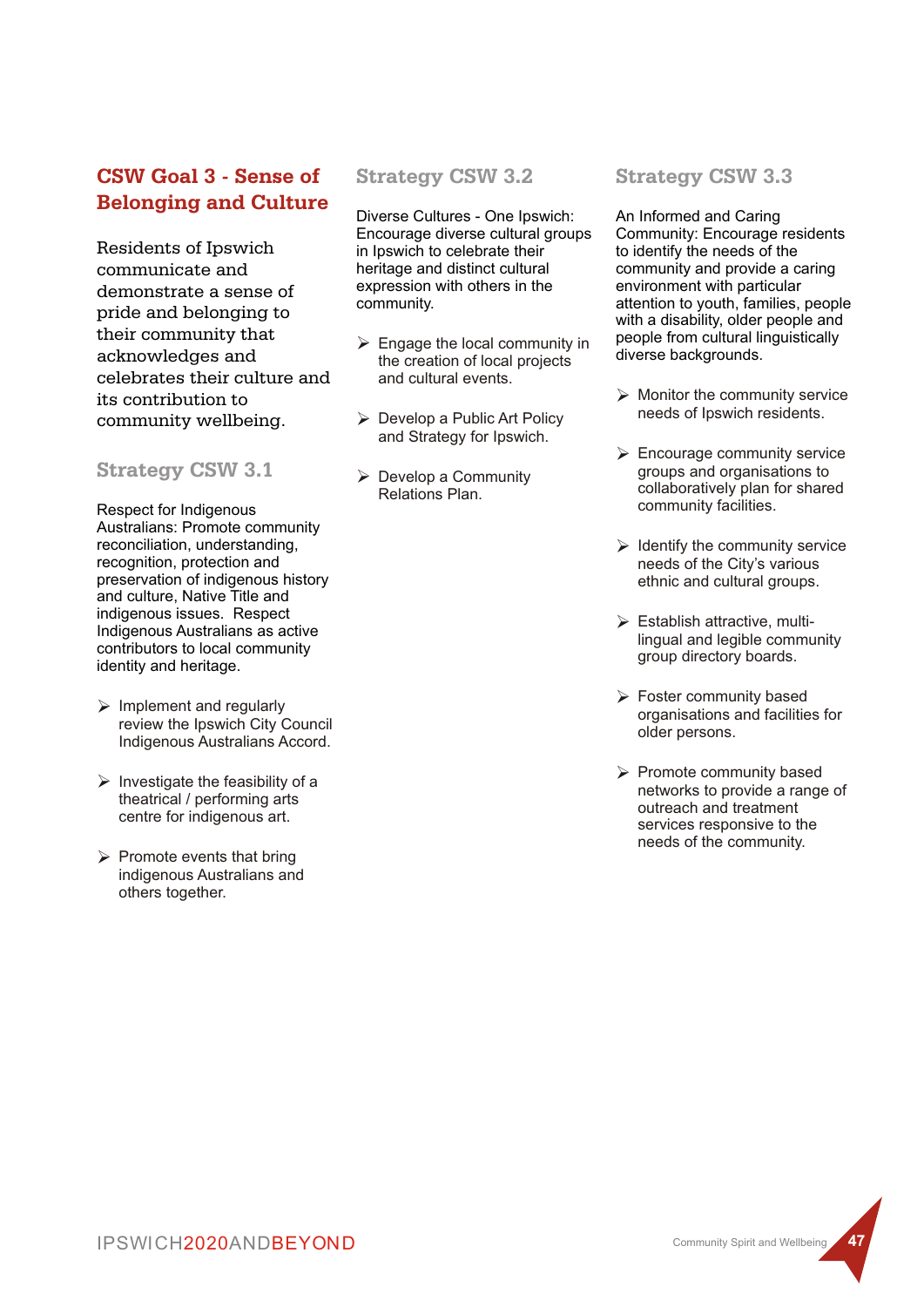#### **Strategy CSW 3.4**

Creative Culture: Enable residents to have ready access to a range of cultural facilities, programs and initiatives to express and develop their creativity and cultural values through visual and performing arts.

- $\triangleright$  Promote Ipswich as a venue for film festivals.
- $\triangleright$  Establish an annual program of outdoor events.
- $\triangleright$  Develop local performing arts groups.
- $\triangleright$  Foster the development of local music and art festivals.
- $\triangleright$  Promote Ipswich as a location set for films and television.
- $\triangleright$  Promote, develop and support the development of local artistic talent.

# **CSW Goal 4 - Healthy Community**

Ipswich is home to a vibrant and healthy community.

#### **Strategy CSW 4.1**

Public Health: Ensure that all residents have ready access to health care, intervention and prevention services, health education services and facilities and utilise the services necessary to create and maintain a healthy living community.

- $\triangleright$  Prepare and implement a Health Services Strategy for Ipswich.
- $\triangleright$  Improve facilities and community services that provide counselling services to manage mental illnesses.
- $\triangleright$  Provide services and resources for the treatment of drug addiction and alcohol dependency.
- $\triangleright$  Provide equitable access to information regarding maintaining healthy lifestyles.
- $\triangleright$  Establish physical activity programs that address issues such as nutrition.
- $\triangleright$  Develop and implement a Public Health Plan.
- $\triangleright$  Report on the value and success of programs that target communicable diseases and vaccinate against preventable disease.
- $\triangleright$  Continue to implement immunisation services.
- $\triangleright$  Continue to provide information regarding Occupational Health and Safety.

### **Strategy CSW 4.2**

Active Lifestyles, Healthy Communities: Promote healthy lifestyles that include keeping fit and active and involved in physical activities such as walking, cycling, tai chi, and organised sporting activities and provision of a comprehensive range of recreational services and facilities.

 $\triangleright$  Develop and promote Active Lifestyle Programs.

#### **Strategy CSW 4.3**

Comprehensive range of recreation facilities and services: Ensure that all members of the community have ready access to a comprehensive range of recreational services and facilities which reflect the diversity and interests of the community.

- Ø Promote Ipswich City Council parks and reserves.
- $\triangleright$  Develop and market opportunities for active recreation in parks and conservation areas.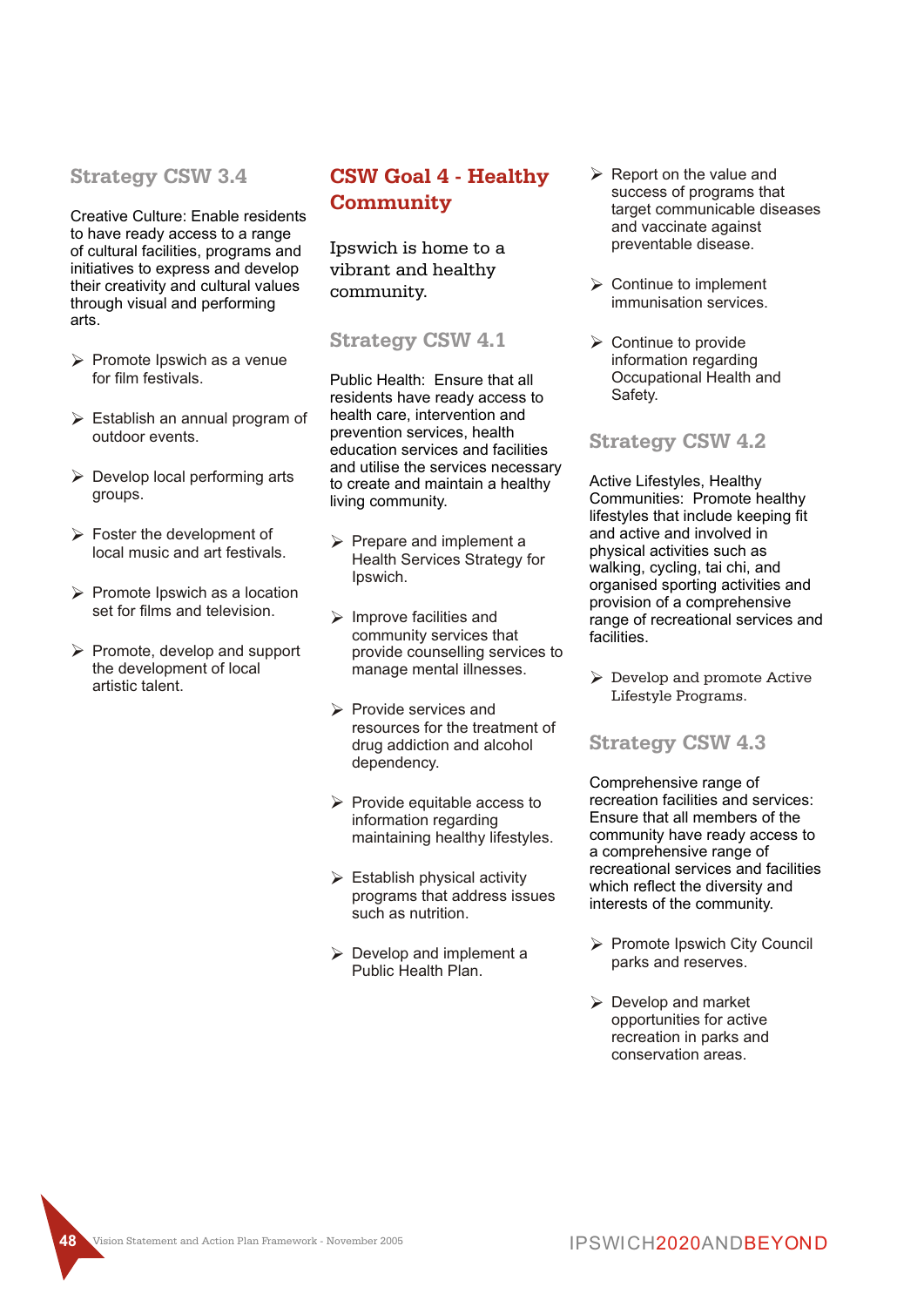# **CSW Goal 5 - The Ipswich Identity**

Ipswich retains its own identity and is acknowledged as the interface between metropolitan Brisbane and the western region.

### **Strategy CSW 5.1**

An Entity in its Own Right: Ipswich is identified and known as a City in its own right and is recognised for the respect the community holds for its heritage.

- $\triangleright$  Highlight that Ipswich is a City in all marketing and promotional material.
- Ø Produce an Ipswich City Guide that depicts Ipswich as a relatively self-contained community.
- $\triangleright$  Include the smaller townships and communities as part of Ipswich in promotional material.

# **CSW Goal 6 - A Safe Community**

Ipswich is a safe place to live, work and play.

### **Strategy CSW 6.1**

Design for Safety: Ensure the design, management and maintenance of public places, parks and open spaces is undertaken with community safety as a priority.

- Ø Implement Crime Prevention Through Environmental Design.
- $\triangleright$  Design and construct public spaces that respond to the needs of older people and people with disability.

### **Strategy CSW 6.2**

Community Safety and Crime Prevention: Establish and maintain a range of programs and initiatives which ensure Ipswich is a community in which people are able to live, work, play and move freely with due regard for their personal safety.

- $\triangleright$  Establish appropriate levels of service provision that responds to the specific needs of the Ipswich community.
- $\triangleright$  Design and implement a Community Safety and Crime Prevention Strategy.
- $\triangleright$  Establish and deliver education programs regarding personal safety.

# **Strategy CSW 6.3**

Emergency Services and Disaster Management: Ensure Ipswich has the benefits of well-equipped, well-staffed essential and emergency services including both professional staff and volunteers.

- $\triangleright$  Develop an Emergency Services and Facilities Plan.
- $\triangleright$  Prepare and review the City's Counter Disaster Plan.

# **Strategy CSW 6.4**

Design for Equitable Access to Services: Ensure Ipswich facilities and services are designed for all Ipswich residents to access, inclusive of the specific needs of people with disabilities and their carers.

- $\triangleright$  Establish a coordinated approach to provide equitable access to community facilities and public spaces.
- $\triangleright$  Establish employment and quality of life programs to support marginalised and isolated groups.